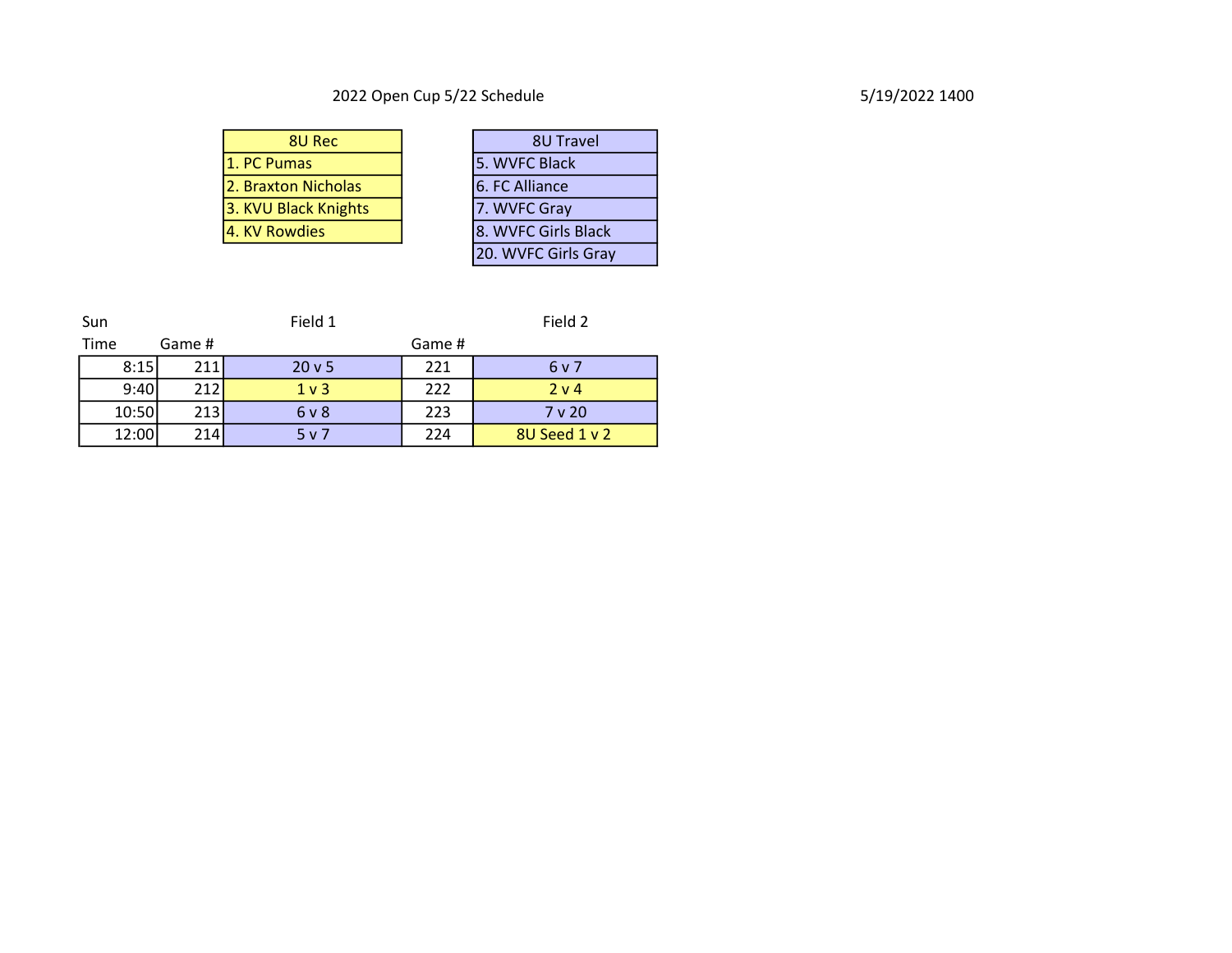# 2022 Open Cup 5/22 Schedule

| <b>9U Boys Travel</b>   | <b>10U Boys Travel</b>   | <b>10U Girls Rec</b>  |
|-------------------------|--------------------------|-----------------------|
| 9. FC Alliance          | 13. Legacy FC Red        | 16. PC Studio C Stars |
| 10. Legacy FC           | 14. WVFC Black           | 17. SSRAU10G Red      |
| 11. WVFC 13B Black      | 15. WVFC Gray            | 18. Braxton Spaur     |
| 12. WVFC 13/14G Black   | 22. WVFC 12G Black       | 19. GTSC Lady Venom   |
|                         |                          |                       |
|                         |                          |                       |
| 10U Boys Rec West       | 10U Boys Rec Virginia    |                       |
| 23. NCYS Red Bandits    | 28. NCYS Mighty Strikers |                       |
| 24. UC Glasser          | 29. Braxton Young        |                       |
| <b>25. NCYS Pirates</b> | 30. NCYS Dragons         |                       |
| 26. West Side Foxes     | 31. Webster Co           |                       |
| 27. Braxton Williams    | 32. NCYS Rockets         |                       |

| Time  |            | Field 3          | Field 4 |                    | Field 5 |                    |
|-------|------------|------------------|---------|--------------------|---------|--------------------|
| Sat   |            |                  |         |                    |         |                    |
| 8:00  | 231        | $23 \times 25$   | 241     | $27 \vee 24$       | 251     | $28 \text{ v } 30$ |
| 9:15  | 232        | 9v12             | 242     | 10 <sub>v</sub> 11 | 252     | 29v31              |
| 10:30 | 233        | $17 \vee 18$     | 243     | 16v19              | 253     | 32v28              |
| 11:45 | 234        | $24 \times 26$   | 244     | $25 \times 27$     | 254     | 30v29              |
| 1:00  | 235        | $13 \vee 15$     | 245     | $22 \vee 14$       | 255     | 31 v 32            |
| 2:15  | <b>236</b> | $26 \vee 23$     | 246     | 10UGR Seed 1 v 2   | 256     | 9UBT Seed 1 v 2    |
| 3:30  | 237        | 10UBT Seed 1 v 2 |         |                    |         |                    |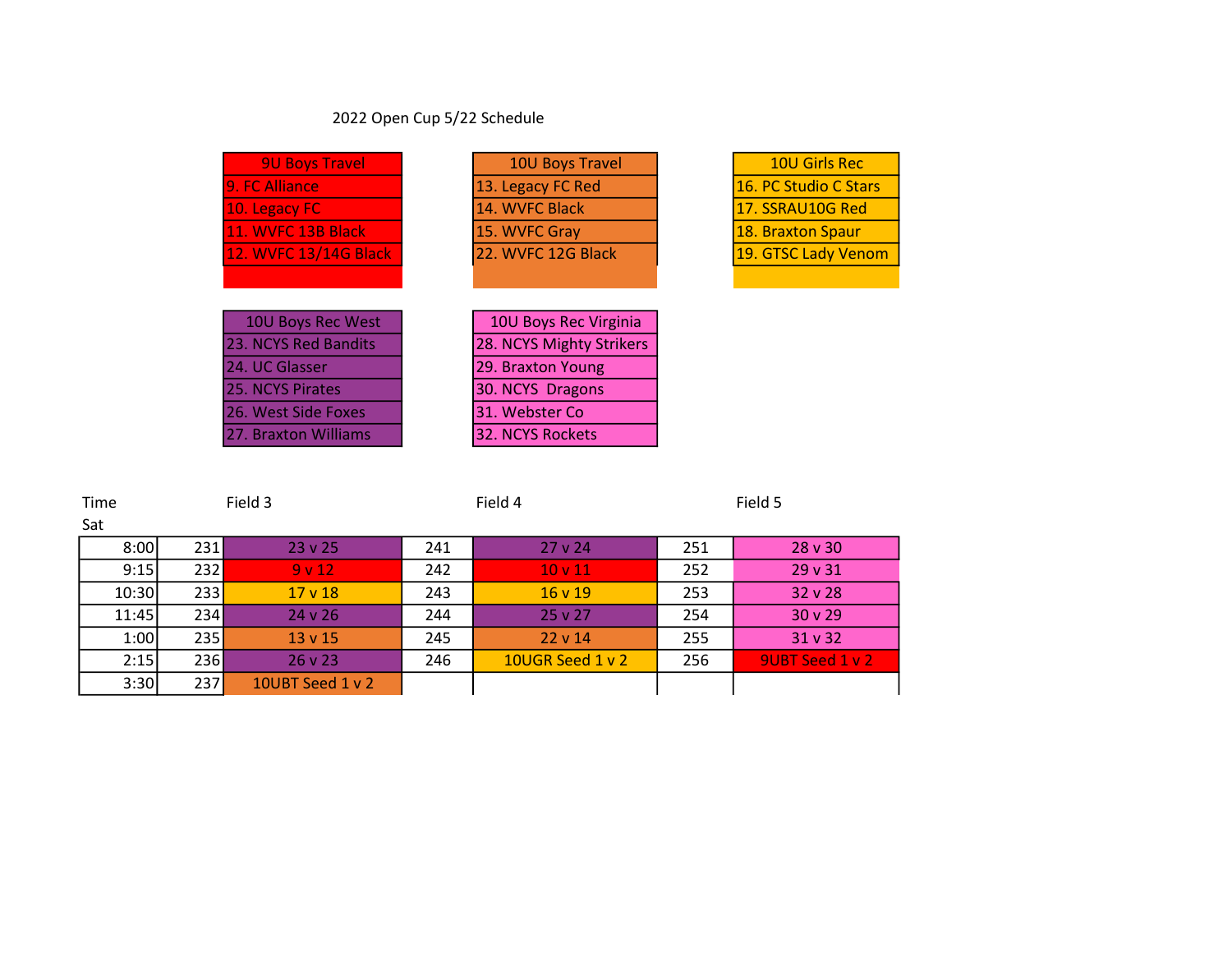# 2022 Open Cup 5/22 Schedule

Sat

|     | <b>12U Boys Travel</b> | 12U Boys Rec Grp A     |                   | 12U Boys Rec Grp B                                        |                |
|-----|------------------------|------------------------|-------------------|-----------------------------------------------------------|----------------|
|     | 33. WVFC 11 B          | 36. NCYS Night Howlers |                   | 40. NCYS Mad Zebras                                       |                |
|     | 34. FCA 10B            |                        | 37. GTSC Strykers | 41. U12 Grazianos                                         |                |
|     | 35. Legacy 11 Black    |                        | 38. UC Carpenter  | 43. Seneca                                                |                |
|     | 50. WVFC 2010G Black   |                        | 39. Braxton Casto |                                                           |                |
|     |                        |                        |                   |                                                           |                |
|     | 12U Girls Rec Grp A    |                        |                   |                                                           |                |
|     | 44. PC Bobcats         |                        |                   |                                                           |                |
|     | 45. Seneca             |                        |                   |                                                           |                |
|     | 46. Lady Foxes         | 49. Braxton            |                   |                                                           |                |
|     |                        |                        |                   |                                                           |                |
|     | Field 7                | Field 8                |                   |                                                           | Field 9        |
|     |                        |                        |                   |                                                           |                |
| 271 | 44 v 47                | 283                    | 49 v 45           | 293                                                       | 46 v 48        |
| 272 | 36 v 38                | 282                    | 37 v 39           | 291                                                       | No Game        |
| 273 | 50 v 34                | 281                    | 35 v 33           | 292                                                       | No Game        |
| 274 | 12UB A#3 v B#3         | 284                    | 12UB A#2 v B#2    | 294                                                       | 12UB B#1 v A#1 |
| 275 | No Game                | 285                    | 12UG A#1 v B#1    |                                                           |                |
| 276 | Seed $1 v 2$           |                        |                   |                                                           |                |
|     |                        |                        |                   | 12U Girls Rec Grp B<br>47. SSRA Girls Red<br>48. Gazellas |                |